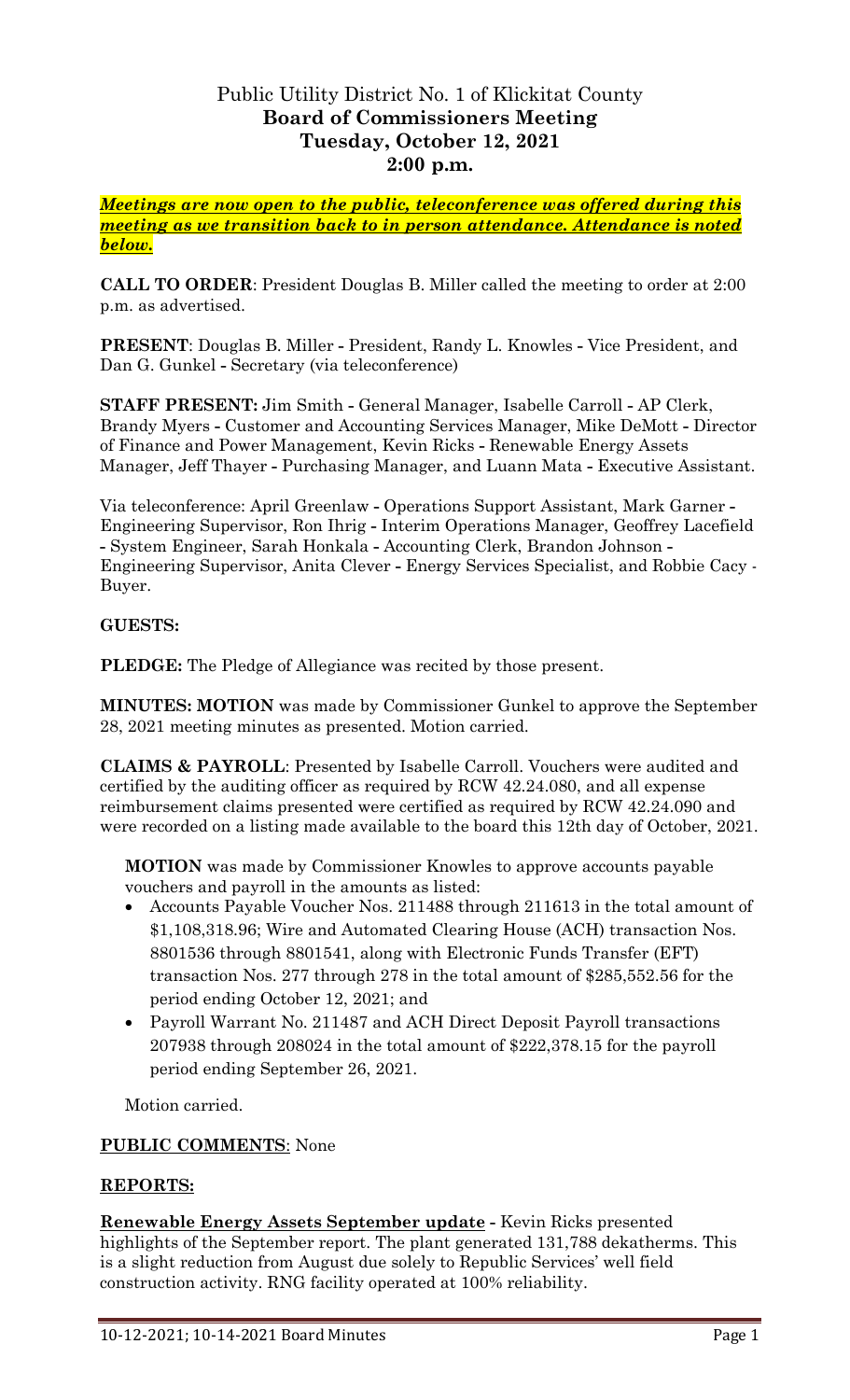Michael Ashby has completed all of the training requirements for and was promoted to LFG Operations and Maintenance Technician 1.

The report was accepted as presented.

Commissioner Miller asked if there was a gas volume drop from the lack of rain in the region. Kevin feels that the geometry of the landfill has been causing the decrease in the volume output trends and he feels that volumes will increase as new capital expansions are complete as they include new cells.

**Power and Finance September update -** Mike DeMott presented the September update. His report provided current forward pricing of Mid-C power prices as well as Sumas forward gas prices. Summer and winter month pricing peaks have become more pronounced than in years past. He also noted that market pricing in the Pacific Northwest trading hubs have been exceeding those in California and the desert southwest, which is a change from historic relative pricing. In researching a recommendation for future hedging, Mike found that longer terms are literally not available. Sumas gas curve suggests that \$8/MMBtu gas prices could hold going into winter. Foreign exports and low inventory levels have put upward pressure on pricing.

Mike will bring back past forecast models to compare and discuss our forward price assumptions. He is also reviewing the same trends for gas pricing.

Mike has provided a fuel mix report update and included the information on our website so that employees and customers can see our sources of power supply. The general make up shows we are 76% hydro (non-emitting), 9% nuclear and 16% unspecified. Our hydro comes from BPA as well as our share of McNary and Packwood, our nuclear is from BPA, and our unspecified sources represent market purchases not from a specific generation source.

Fitch Rating results **-** We received our rating update from Fitch. They have affirmed our A- rating with the outlook being stable. In the eyes of the bond rating agencies, RNG is still a relatively new, unproven revenue stream. We expect that when production levels stabilize and deliverables are met consistently, this evaluation would be reassessed. Mike discussed changes and trade-offs required to likely reach the "AA" goal set in our strategic plan. Commissioner Knowles stated that he will push for us doing what is best for the utility, even if that means changing our financial rating goal in our strategic plan. They did view our debt refinance in 2021 as favorable. Commissioner Miller asked for more information concerning impacts of BPA power supply on our operating risk rating. Mike will research further and follow up with Fitch as necessary.

Our super peak schedule is started as of October 1. Mike and The Energy Authority are working on the hedging strategy for future unhedged periods. 2022 is largely hedged with exception of some winter volumes, so focus is on remaining 2022 hedges and 2023 forward. Rate design is another area of focus for Power Management with additional work in this area planned during 2022. With electrification of vehicles and pretty much any product that is currently operated by a fossil fuel being converted to electric, the future load requirements will increase. Various California entities seem to now acknowledge that there is a cost shift occurring between net metering customers and those who are not participating in net metering programs.

**August Financial update -** Brandy Myers reviewed the August financial statement with the board. She provided the August updates and focused on the year-end forecast.

Rate revenue is trending above where we anticipated and we expect to end the year above budget. White Creek wholesale revenue has increased based on the forward price curve. Aid in Construction revenue has increased by 300,000 in August as compared to budget expectations. Our wholesale power purchase expense increased in August by approximately 1.1 million, which is consistent with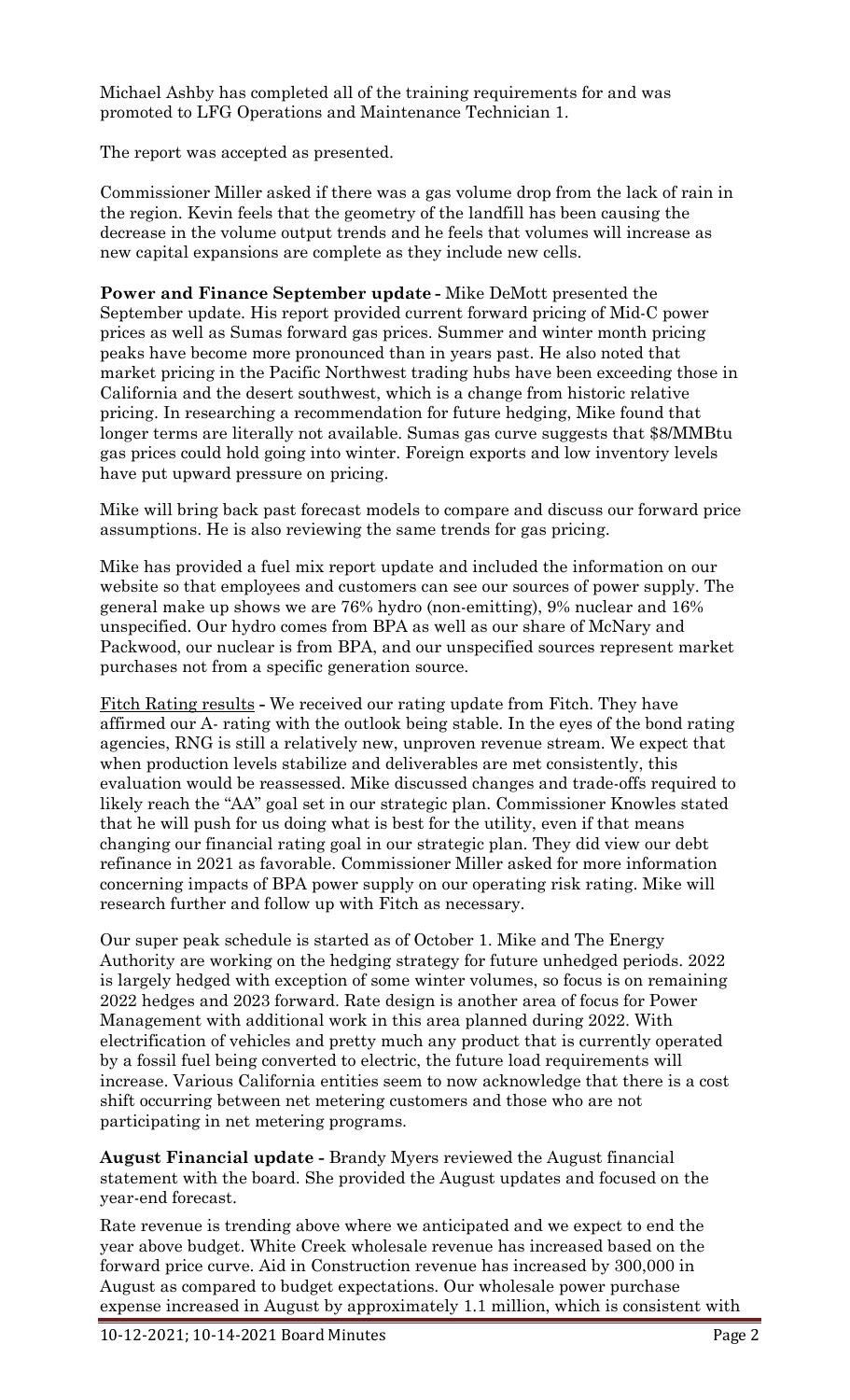what we experienced on our rate revenue side. Our O&M is still forecasted to end the year under budget. RNG expenses will be offset by the anticipated tax payment refund from the Department of Revenue. We expect to end the year right at budget. We also expect that we will end the year under budget for capital expenses. Another noteworthy adjustment is that customer deposits are increasing due to the increased deposit requirement of the Dallesport large service customer.

Our collection efforts since lifting the moratorium have been increasingly successful. Individuals are applying for the COVID assistance programs and making payment arrangements. We have distributed upwards of \$40,000 from the Commerce grant funding to our customers since the beginning of the month. Brandy also mentioned the positive aspects and appreciation of the office remodel in Goldendale and is looking forward to the updates in White Salmon.

**Buildings and Vehicles discussion -** Jeff Thayer discussed thoughts moving forward on building concepts and vehicle purchases. The Commissioners reconfirmed their decision that in today's delivery market placing the order ahead of budget approval is prudent, provided that the board agrees to the purchase before the order is placed, understanding that a formal budget approval is coming with the annual budget. Jeff then expanded the conversation regarding buildings and grounds and the board confirmed that there are no plans for replacing buildings in the near future and that maintaining the existing infrastructure is prudent, but will be a significant investment as we have been tight on budgets for the past 10 years or so. The Commissioner's asked that staff bring a facilities plan back to the board for review.

Commissioner Miller stated that he is understanding of the philosophy going forward considering lead-times; he also voiced his approval to issue the purchase order now for the small bucket truck that has the 630 day lead-time which will be delivered in late 2023. He also asked staff to look at our current budget practices and make sure that we are taking these lead times into consideration.

The White Salmon remodel quotes have been received. The first bid was for \$128,000 and the second came in at double that. The low bidder realized that they did miss a small detail, but they continued to stand behind their bid. Materials are ordered and construction is scheduled to begin the second week of January.

**COMMISSIONER DOUGLAS MILLER -** Commissioner Miller stated he enjoyed meeting with the customer service and accounting groups. Brandy was very helpful with facilitation of questions and keeping the conversations going.

**COMMISSIONER RANDY KNOWLES -** Commissioner Knowles met with the line crews, mechanics and warehousemen on the annual meeting day. The larger lineman group had some interesting questions that they wanted Commissioner Knowles perspective on. These items were discussed and staff follow-up will continue. He noted that we should consider even smaller groups, like by each crew, as smaller groups seem to lead to more open conversations.

Commissioner Knowles and Jim Smith attended a customer meeting in Snowden. The customers were focused on KPUD providing fiber service. It was reinforced that we support and can help facilitate, but will not provide last mile fiber service installation by Klickitat PUD.

**COMMISSIONER DAN GUNKEL -** Commissioner Gunkel felt that the small group conversations were very well received. The questions on vision, future power requirements and future potential investments from the engineering, meter shop, and power management departments were very well stated and everyone seemed engaged. His second meeting with the water group also lead to very interesting discussions. He enjoyed the opportunity for the small group discussions.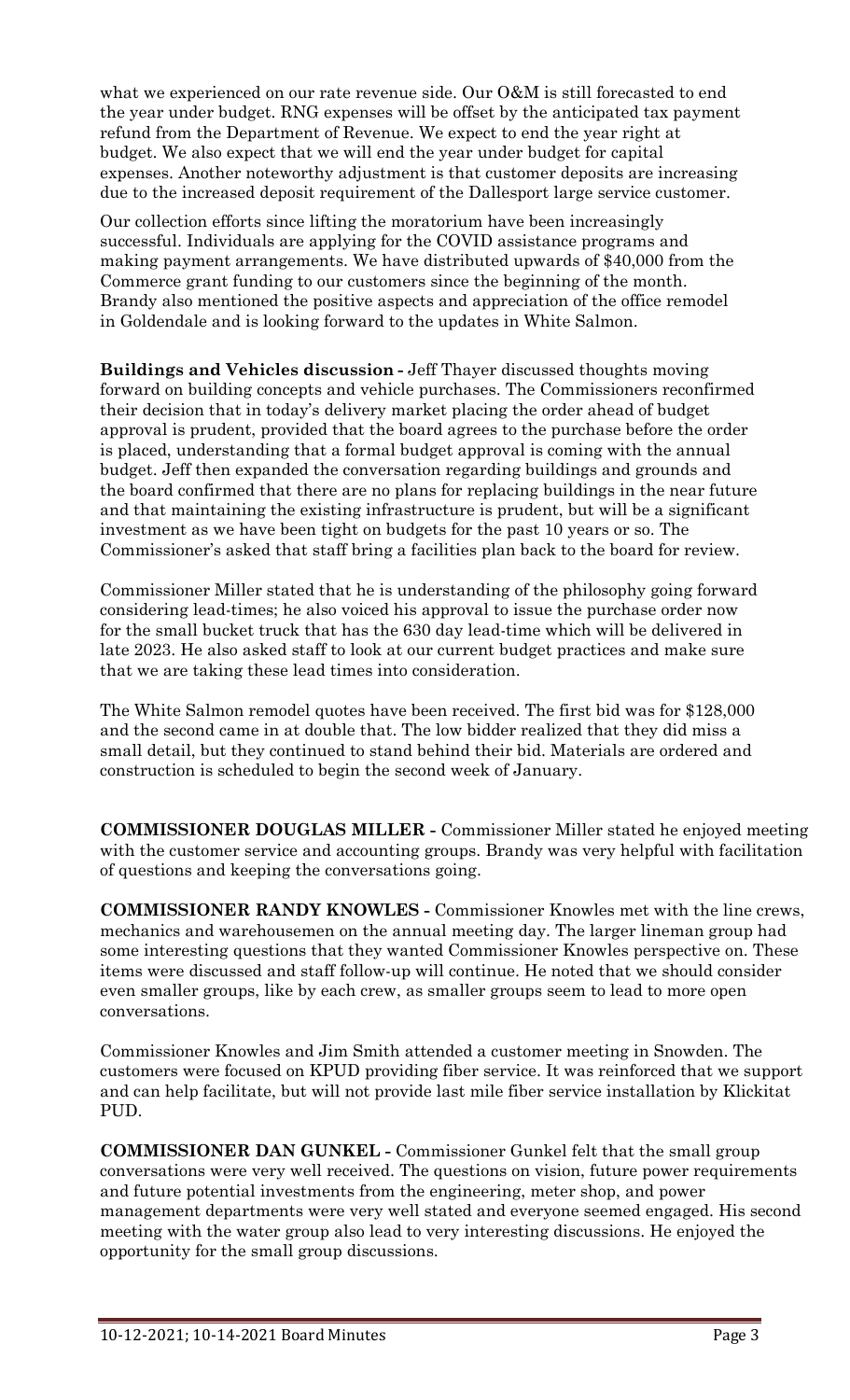#### **GENERAL MANAGER - The following items are additions to the GM report.** The complete report can be found at:

[htp://www.klickitatpud.com/topicalMenu/commissioners/GM\\_Reports.aspx](http://www.klickitatpud.com/topicalMenu/commissioners/GM_Reports.aspx)

Executive Session **-** this meeting has been scheduled on October 14, 2021. Jim asked that President Miller recess today's meeting until 12:00 Noon on the 14th. He estimated that the session would last until 3:00 p.m.

Columbia River operations **-** Public Power Council received comments and held a discussion at their last meeting. The question was whether to invest \$250,000 in legal expenses regarding legislation and litigation pertaining to future operation of this system. Our portion of this amount would be \$1,500 for this research. The board agreed to the expense. Jim also mentioned that several Northwest Requirement Utility employees have transitioned to work for PPC. This is a change in dynamic for future discussion.

RNG staff meeting and McNary tour **-** Kevin will work with Northern Wasco PUD and Commissioner Gunkel to schedule a tour of the McNary project the week of November 1. The tour will consist of a site visit and evaluation of the Northern Wasco proposed capital projects along with meeting RNG staff for their annual meeting discussion.

WebEx **-** We have had our meetings open to the public for a few months now, and have continued to offer a call in phone number. We would like to discontinue the use of the call in number and move back to the physical open meeting concept. The Commissioners agreed to transition back to normal meeting parameters, effective today.

# **AGENDA ITEMS:**

- **A.** WASHINGTON PUBLIC UTILITY DISTRICT ASSOCIATION EDUCATIONAL SCHOLARSHIP NOMINATION **- MOTION** was made by Commissioner Knowles to approve the submission of Kennedy Berry as the 2021 Klickitat PUD nominee for the Washington Public Utility District Association Educational Scholarship drawing. Motion carried.
- **B.** RESOLUTION 1810 **-** LOW-INCOME ELDERLY RATE **- MOTION** was made by Commissioner Gunkel to approve Resolution 1810 - Low Income Elderly rate as presented stating that there is a program maximum of \$62,500 for the 2021-2022 period, which is a 3% increase from the 2020-2021 period. Motion carried.

## *Meeting Recessed at 4:36 p.m. This meeting will reconvene at 12:00 p.m. Thursday, October 14, 2021 to complete Agenda Item C - Executive session.*

**CALL TO ORDER**: President Douglas B. Miller called the meeting to order at 12:00 p.m. as advertised and entered directly into Executive Session.

**C.** EXECUTIVE SESSION: POTENTIAL LITIGATION MILE MARKER 28 **-** Per RCW 42.30.110(1)(i) **-** President Miller called for an Executive Session at 12:05 p.m. per RCW 42.30.110 (1)(i) noting that the session would last for 3 hours, for the purpose of discussing the Mile Marker 28 fire litigation. Jennifer MacLean, and Meredith Weinberg of Perkins Coie were present for the session via teleconference. The session ended at 2:05 p.m. No action was taken.

#### **RCW 42.30.110 – Executive Session.**

*(1) Nothing contained in this chapter may be construed to prevent a governing body from holding an executive session during a regular or special meeting:*

**Adjourned -** There being no further business, the meeting adjourned at 2:06 p.m. on October 14, 2021.